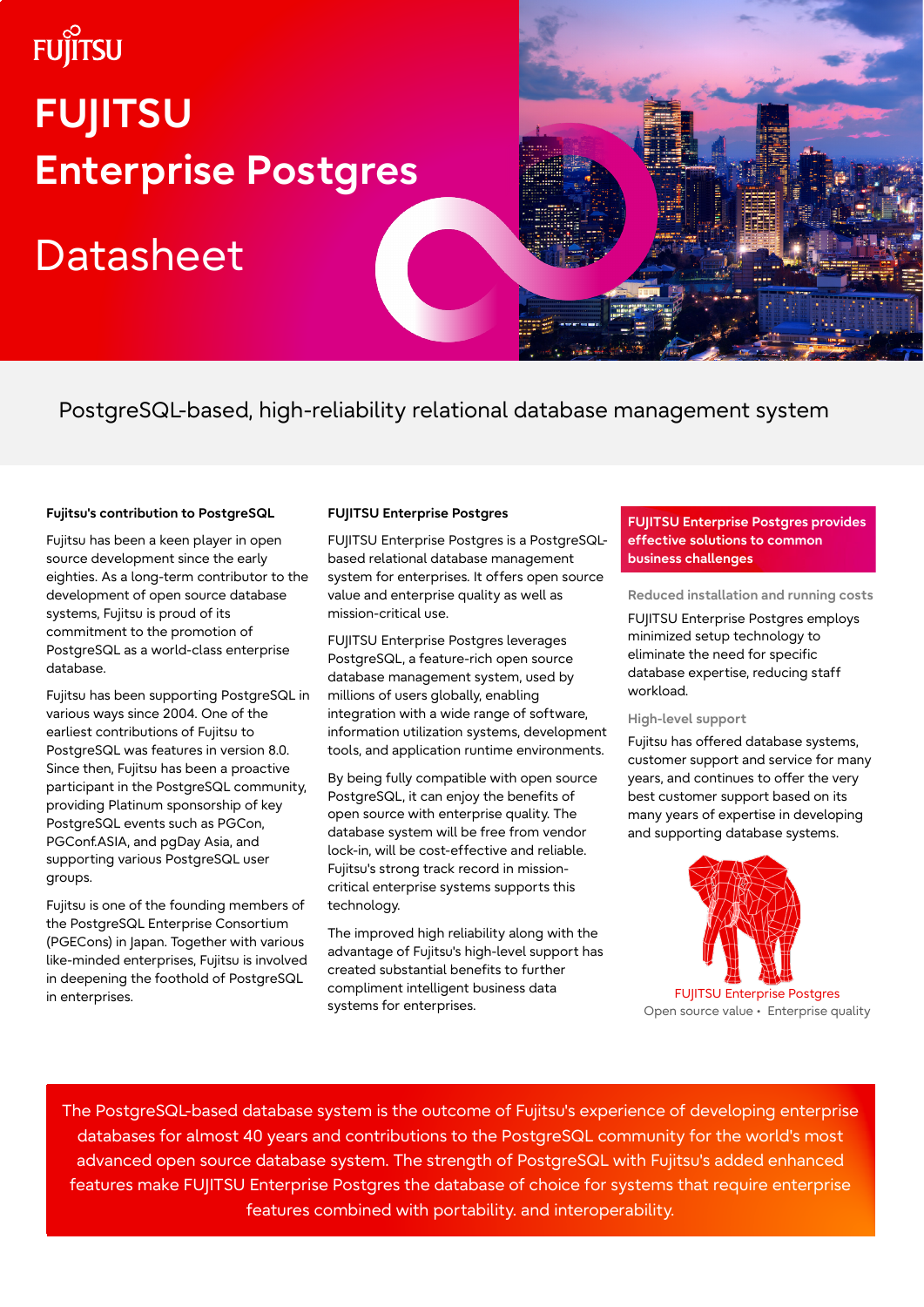## **Features and benefits**

| <b>Main features</b>                          | <b>Benefits</b>                                                            |
|-----------------------------------------------|----------------------------------------------------------------------------|
| PostgreSQL-based RDBMS                        |                                                                            |
| • 100% compatible with PostgreSQL             | • No vendor lock-in                                                        |
| • Compatible with other PostgreSQL databases  | • Supports Zabbix, Apache, Tomcat                                          |
| • Extends open source PostgreSQL              | • Enterprise quality                                                       |
| • Simple migration from proprietary databases | • Low migration cost                                                       |
| Security                                      |                                                                            |
| • Transparent data encryption                 | • Increased security with PCI DSS-compliant 256-bit encryption             |
| • Data masking                                | • Protects production data                                                 |
| • Dedicated audit log                         | • Efficient and accurate monitoring of audit log                           |
| Performance                                   |                                                                            |
| • In-Memory Columnar Indext                   | • Improved performance for large data sets                                 |
| • Global Meta Cache                           | • Reduced overall memory usage with little performance degradation         |
| • High-speed data load                        | • Loads large volumes of data using parallelism according to available CPU |
| High-speed backup/recovery                    | • High-speed copy technology of choice can be used for backup/recovery     |
| Reliability and High Availability             |                                                                            |
| • Mirroring Controller                        | • Automated instant failover                                               |
| • Connection Manager                          | • Business continuity and fast failover without SQL relay                  |
| Database Mirroring                            | • Two copies of a single database reside on different server instances     |
| • Database Transaction Log Mirroring          | • Transaction records are continuously streamed to the standby database    |
| • WAL duplication                             | • Solves PostgreSQL's single point of failure                              |
| <b>DevOps</b>                                 |                                                                            |
| • Support for COBOL applications              | • COBOL programs can execute SQL commands with little to no modification   |
| • System usage statistics                     | • Users can access database's utilization metrics and statistics           |
| • WebAdmin                                    | • Easily manage database and its contents saving time and money            |
| • Enhanced GUI for cluster management         | • Management tool makes setup and cluster management simpler               |
| Ease of use                                   |                                                                            |
| Easy installation, setup and management       | • Reduced technical staff overheads                                        |
| Web-based and command line interfaces         | • Simplified operation management                                          |
| One-click backup and recovery                 | • Easily performed high-level tasks                                        |
| Fujitsu support options                       |                                                                            |
| • Version compatibility                       | • Low migration cost due to compatibility verification                     |
| Provides patches following PostgreSQL updates | • Guaranteed standard support                                              |
| • Guaranteed support from end of sales period | • Optional extended support period; extendable                             |

† Implemented via Vertical Clustered Index (VCI) by Fujitsu Laboratories Limited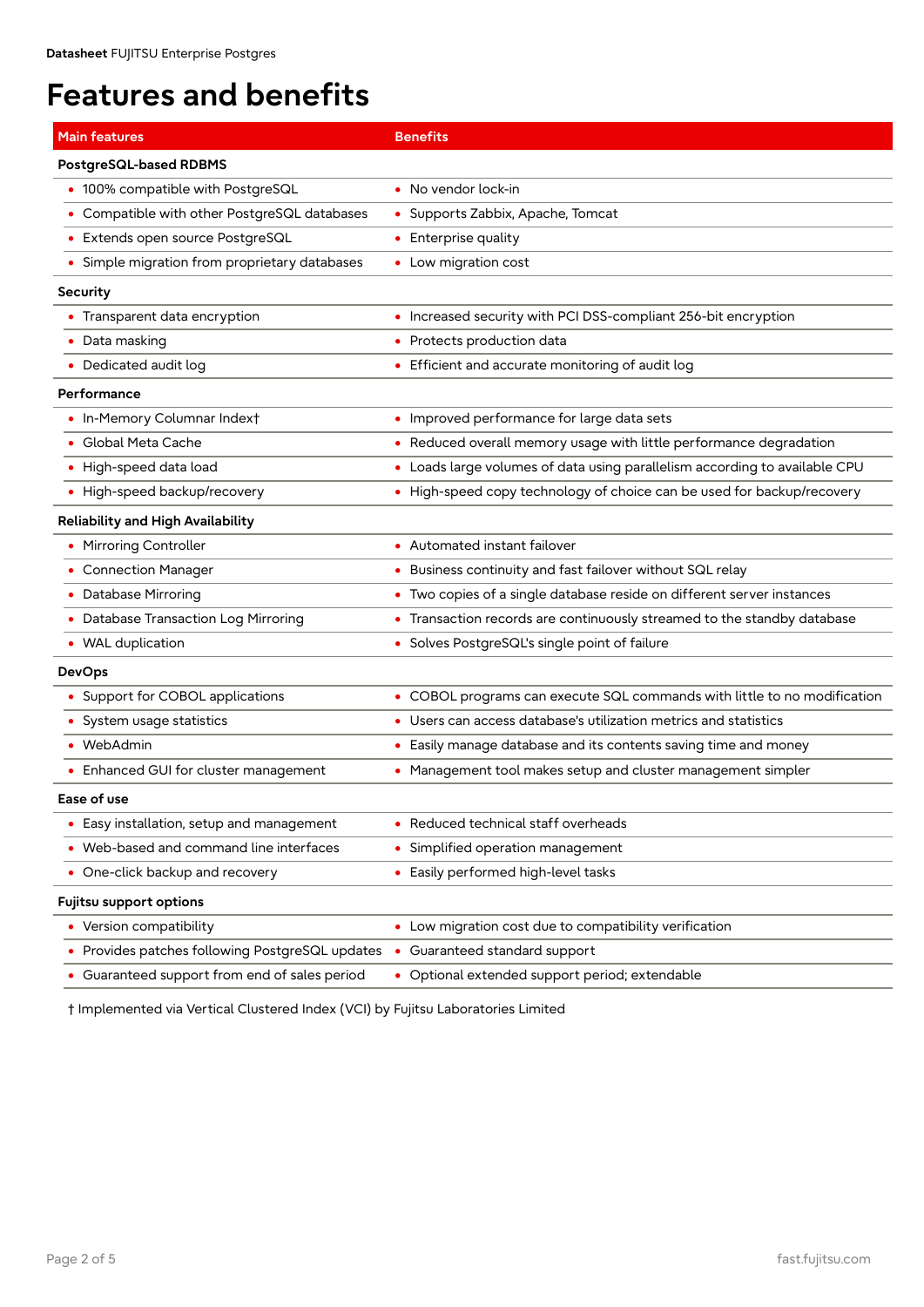## **Topics**

#### **PostgreSQL-based database system**

FUJITSU Enterprise Postgres is based on PostgreSQL, the world's most advanced feature-rich open source database system. PostgreSQL, used by millions of users globally, enables integration with a wide range of software, information utilization systems, development tools, and application runtime environments.

#### **Easy and cost-effective migration**

FUJITSU Enterprise Postgres has been designed to be fully compatible with open source PostgreSQL databases and also offers enhanced compatibility when migrating from existing Oracle® systems.

Previously, migration has proved problematic and in many cases been avoided due to the high workload and expenditure required.

This problem is resolved by significantly reducing migration time so that budget restraints and business disruption are no longer a concern; the migration process has now become much more streamlined.

#### **Enhanced system integration**

The utilization of PostgreSQL technology enables integration with a wide range of software, information utilization systems, development tools, and application runtime environments. Investing in additional software systems and high migration costs are no longer considerations. User disruption is also avoided due to the ability to retain software products that users are already familiar with.

#### **Ease of use**

Reduced expenditure for database design and implementation

FUJITSU Enterprise Postgres employs a minimal setup process based on optimized resource deployment. The setup process performs dynamic hardware resource detection during installation and the software is automatically tuned with the customer's server configuration. Using this method, the parameter and backup settings are all completed during the deployment of the system.

Fujitsu's innovative development methodology has been a key factor in producing an installation process that takes just three simple steps to perform:

- 1. Launch the installer (the installation is completed using automatically tuned values).
- 2. Launch WebAdmin (GUI management tool).
- 3. Use WebAdmin to create new instances and configure backup and recovery options.

This simplified installation and setup process allows FUJITSU Enterprise Postgres to be implemented within a very efficient time frame.

#### **Reduced reliance on technical staff**

Many operational tasks can be carried out by non-technical staff. For example, to back up or restore instances, simply click to backup and click to restore.

#### **Security**

Secure data encryption and redundancy

Secure 256-bit transparent data encryption (PCI-DSS compliant) and redundancy are available for achieving high reliability and asset protection that is aligned with your data management strategy.

#### **Data masking**

Data masking is the obscuring of data in a database using masking policies to obscure data returned from queries, making it available for reference without exposing the actual data. Data masking makes it safe to use production data in a test or development environment.

#### **Performance**

#### **In-Memory Columnar Index**

The VCI engine, which is integrated with FUJITSU Enterprise Postgres, provides significantly faster analytical query processing by storing a columnar representation of row-oriented data in memory. Our tests show that for a 280 GB dataset on a 56-core Linux node, this results in almost 5 times the throughput of analytical queries while maintaining equivalent transaction volumes.

#### **Global Meta Cache**

System catalog and table information is cached in shared memory instead of in per-process memory. The memory usage of the overall system is reduced to enhance system performance.

#### **Reliability and High Availability**

#### **Mirroring Controller**

The status of database processes is constantly checked, and if a database problem is detected, operations are automatically redirected to the standby server, without the need for human intervention.

#### **Connection Manager keeps your business running**

Heartbeat monitoring is performed between client and server, so business can be resumed immediately from the application side in case a failure occurs. Applications can connect to an instance without being aware of which server the instance is running on. Fast failover without SQL relay.

#### **WAL duplication for simple, reliable recovery**

If a database problem occurs or if data is accidentally deleted, recovery of the WAL (Write-Ahead Log) can be performed with a single click.

#### **Fujitsu support**

#### **High-level support**

Standard support is provided. There is also an extended support option available to customers for ongoing assurance, so that future support and system confidence is a guaranteed business outcome.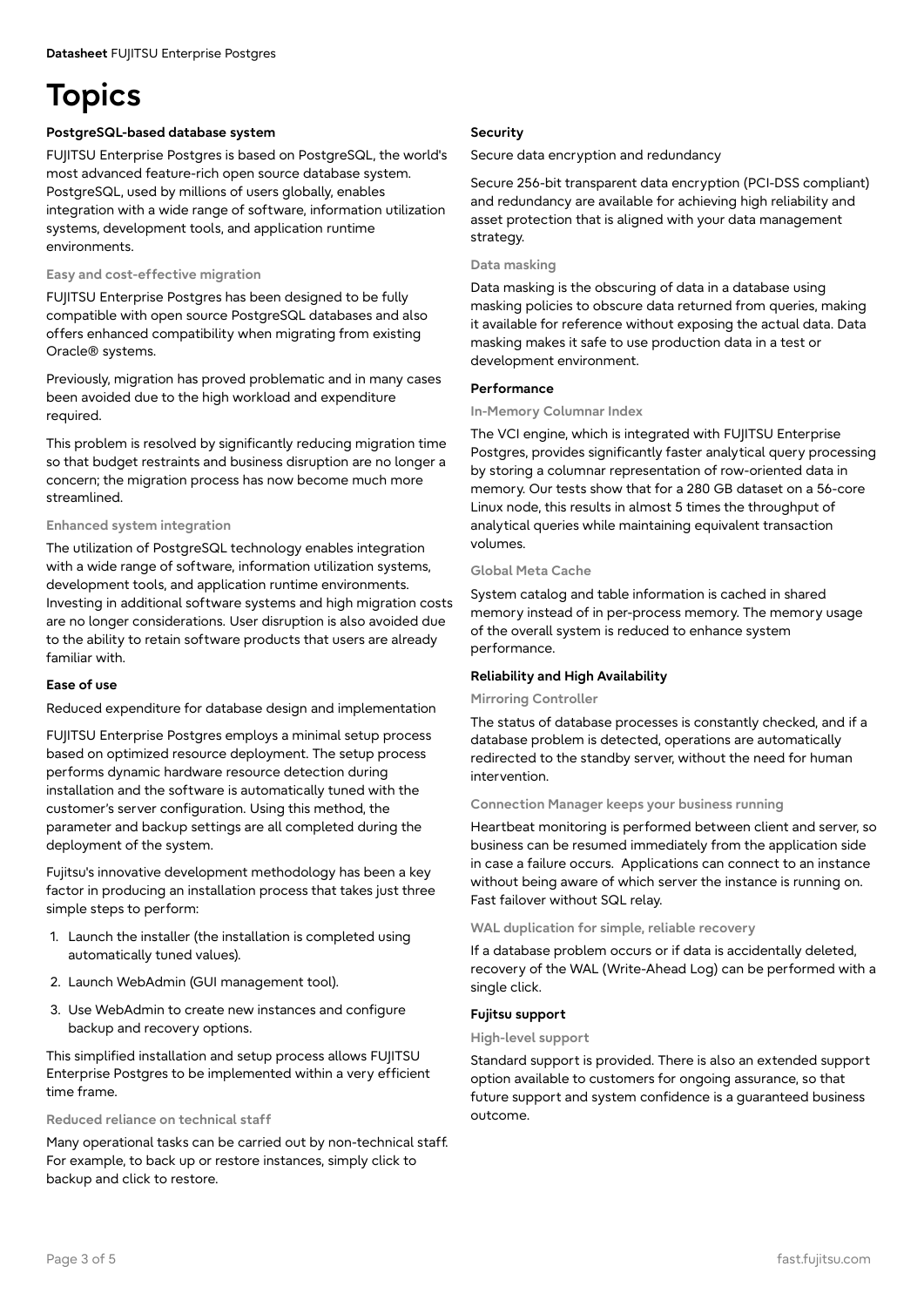### **Technical details**

| Item         |                                  |                                                      |                                                                         | <b>FUJITSU Enterprise Postgres</b>                                |                          |                                                         |  |  |
|--------------|----------------------------------|------------------------------------------------------|-------------------------------------------------------------------------|-------------------------------------------------------------------|--------------------------|---------------------------------------------------------|--|--|
| <b>Basic</b> | Max. database capacity           | Unlimited                                            |                                                                         |                                                                   |                          |                                                         |  |  |
| architecture | Max, number of columns in table  |                                                      |                                                                         |                                                                   |                          |                                                         |  |  |
|              | Max. row length in table         |                                                      | 1.6 TB                                                                  |                                                                   |                          |                                                         |  |  |
|              | Max, number of rows in table     |                                                      |                                                                         | Unlimited                                                         |                          |                                                         |  |  |
|              | Max. number of indexes per table |                                                      | Unlimited                                                               |                                                                   |                          |                                                         |  |  |
|              | Index storage format in table    |                                                      | GiST/SP-GiST<br>B-tree                                                  |                                                                   |                          |                                                         |  |  |
|              |                                  |                                                      | <b>GIN</b><br>hash                                                      |                                                                   |                          |                                                         |  |  |
|              |                                  |                                                      | <b>BRIN</b><br>VCI (Fujitsu's In-Memory Columnar Index)                 |                                                                   |                          |                                                         |  |  |
|              | Data types                       | Character types                                      | <b>CHARACTER</b>                                                        |                                                                   | <b>NCHAR</b>             |                                                         |  |  |
|              |                                  |                                                      | <b>CHARACTER VARYING</b><br><b>NCHAR VARYING</b>                        |                                                                   |                          |                                                         |  |  |
|              |                                  |                                                      | text                                                                    |                                                                   |                          |                                                         |  |  |
|              |                                  | Numeric types                                        | bigint                                                                  | integer                                                           | smallint                 |                                                         |  |  |
|              |                                  |                                                      | bigserial                                                               | numeric                                                           | smallserial              |                                                         |  |  |
|              |                                  |                                                      | decimal                                                                 | real                                                              | serial                   | double precision                                        |  |  |
|              |                                  |                                                      |                                                                         |                                                                   |                          |                                                         |  |  |
|              |                                  | Datetime types                                       | date                                                                    | time                                                              | time with time zone      |                                                         |  |  |
|              |                                  |                                                      | interval                                                                | timestamp                                                         | timestamp with time zone |                                                         |  |  |
|              |                                  | Binary data types                                    | bytea                                                                   | Large object                                                      |                          |                                                         |  |  |
|              |                                  | <b>XML</b>                                           | Yes                                                                     |                                                                   |                          |                                                         |  |  |
|              |                                  | <b>JSON</b>                                          | Yes                                                                     |                                                                   |                          |                                                         |  |  |
|              | Character set                    | <b>UNICODE</b>                                       | Yes                                                                     |                                                                   |                          |                                                         |  |  |
|              | Multilingual support             |                                                      | Yes (149 locales)                                                       |                                                                   |                          |                                                         |  |  |
| Security     | Transparent data encryption      |                                                      | 256-bit (compliant with PCI-DSS)                                        |                                                                   |                          |                                                         |  |  |
|              | Data masking                     |                                                      | Full masking / Partial masking / Regular expression masking             |                                                                   |                          |                                                         |  |  |
|              | Dedicated audit log              |                                                      | Yes (compliant with PCI-DSS)                                            |                                                                   |                          |                                                         |  |  |
| Reliability/ | Standby                          |                                                      | Yes                                                                     |                                                                   |                          |                                                         |  |  |
| High         | Split brain control              | Yes                                                  |                                                                         |                                                                   |                          |                                                         |  |  |
| Availability | Instant failover                 |                                                      | Yes                                                                     |                                                                   |                          |                                                         |  |  |
|              | Transparent connection           |                                                      | Yes (ability to connect to a database server without knowing its stage) |                                                                   |                          |                                                         |  |  |
| Performance  | In-Memory Columnar Index         |                                                      | Yes (implemented via Fujitsu's Vertical Clustered Index)                |                                                                   |                          |                                                         |  |  |
|              | High-speed backup/recovery       |                                                      | Yes                                                                     |                                                                   |                          |                                                         |  |  |
|              | High-speed data load             |                                                      | Yes                                                                     |                                                                   |                          |                                                         |  |  |
| Application  | SQL standard                     |                                                      |                                                                         | Compliant with ANSI/ISO SQL:2011                                  |                          |                                                         |  |  |
| development  | Oracle-compatible SQL            |                                                      | Outer join operator                                                     |                                                                   |                          |                                                         |  |  |
|              |                                  |                                                      | DUAL table                                                              |                                                                   |                          |                                                         |  |  |
|              |                                  |                                                      | Functions (SUBSTR   NVL   DECODE)                                       |                                                                   |                          |                                                         |  |  |
|              |                                  |                                                      |                                                                         | Built-in packages (UTL_FILE   DBMS_OUTPUT   DBMS_SQL   DBMS_ALERT |                          |                                                         |  |  |
|              |                                  | DBMS_ASSERT   DBMS_PIPE   DBMS_RANDOM   DBMS_UTILITY |                                                                         |                                                                   |                          |                                                         |  |  |
|              |                                  |                                                      |                                                                         |                                                                   |                          | PLUNIT   PLVCHR   PLVDATE   PLVLEX   PLVSTR   PLVSUBST) |  |  |
|              | Language                         |                                                      | C                                                                       | <b>COBOL</b>                                                      |                          |                                                         |  |  |
|              | Interface                        |                                                      | ODBC                                                                    | <b>JDBC</b>                                                       | .NET Framework           |                                                         |  |  |
|              | Development environment          |                                                      | Yes                                                                     |                                                                   |                          |                                                         |  |  |
|              | (Eclipse, Visual Studio, etc.)   |                                                      |                                                                         |                                                                   |                          |                                                         |  |  |
|              | Stored procedures / functions    |                                                      | Yes                                                                     |                                                                   |                          |                                                         |  |  |
|              | Access Deadlock automatic        |                                                      | Yes                                                                     |                                                                   |                          |                                                         |  |  |
|              | control detection                |                                                      |                                                                         |                                                                   |                          |                                                         |  |  |
|              | Query by other<br>transactions   |                                                      | Multiversion control                                                    |                                                                   |                          |                                                         |  |  |
|              |                                  |                                                      |                                                                         |                                                                   |                          |                                                         |  |  |
|              |                                  | during updates                                       |                                                                         |                                                                   |                          |                                                         |  |  |
| Support      |                                  | High quality long-term support                       | Guaranteed                                                              |                                                                   |                          |                                                         |  |  |